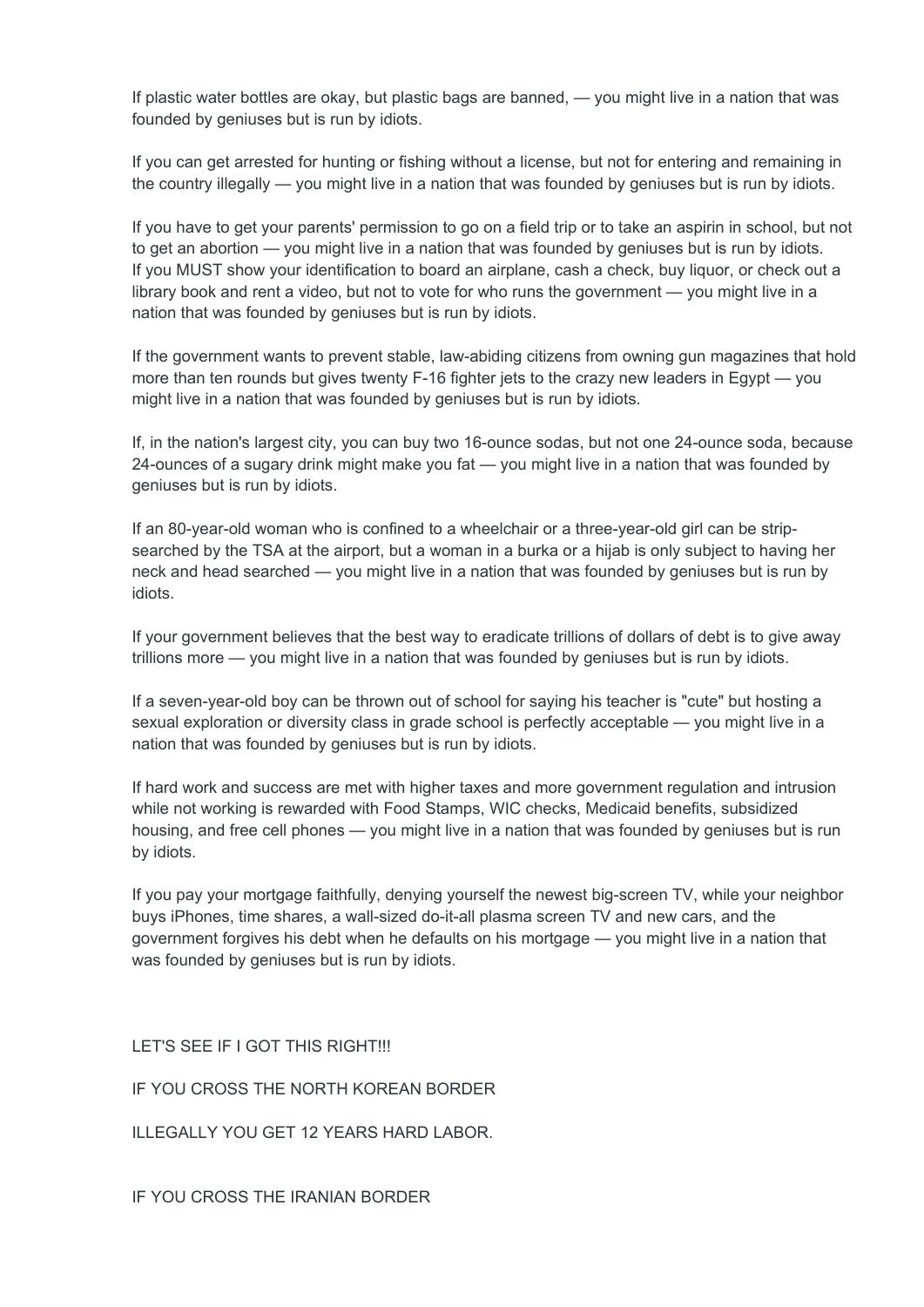ILLEGALLY YOU ARE DETAINED INDEFINITELY.

IF YOU CROSS THE AFGHAN BORDER

ILLEGALLY, YOU GET SHOT.

IF YOU CROSS THE SAUDI ARABIAN BORDER

ILLEGALLY YOU WILL BE JAILED.

IF YOU CROSS THE CHINESE BORDER

ILLEGALLY YOU MAY NEVER BE HEARD FROM AGAIN .

IF YOU CROSS THE VENEZUELAN BORDER

ILLEGALLY YOU WILL BE BRANDED A SPY AND YOUR FATE WILL BE SEALED.

IF YOU CROSS THE CUBAN BORDER ILLEGALLY

YOU WILL BE THROWN INTO POLITICAL PRISON TO ROT.

IF YOU CROSS THE U.S. BORDER ILLEGALLY YOU GET ...!

A JOB, A DRIVERS LICENSE,

SOCIAL SECURITY CARD, WELFARE,

FOOD STAMPS, CREDIT CARDS,

SUBSIDIZED RENT OR A LOAN TO BUY A HOUSE,

FREE EDUCATION, FREE HEALTH CARE,

A LOBBYIST IN WASHINGTON

BILLIONS OF DOLLARS WORTH OF PUBLIC DOCUMENTS PRINTED IN YOUR LANGUAGE

THE RIGHT TO CARRY YOUR COUNTRY'S FLAG WHILE YOU

PROTEST THAT YOU DON'T GET ENOUGH RESPECT

AND, IN MANY INSTANCES, YOU CAN VOTE.